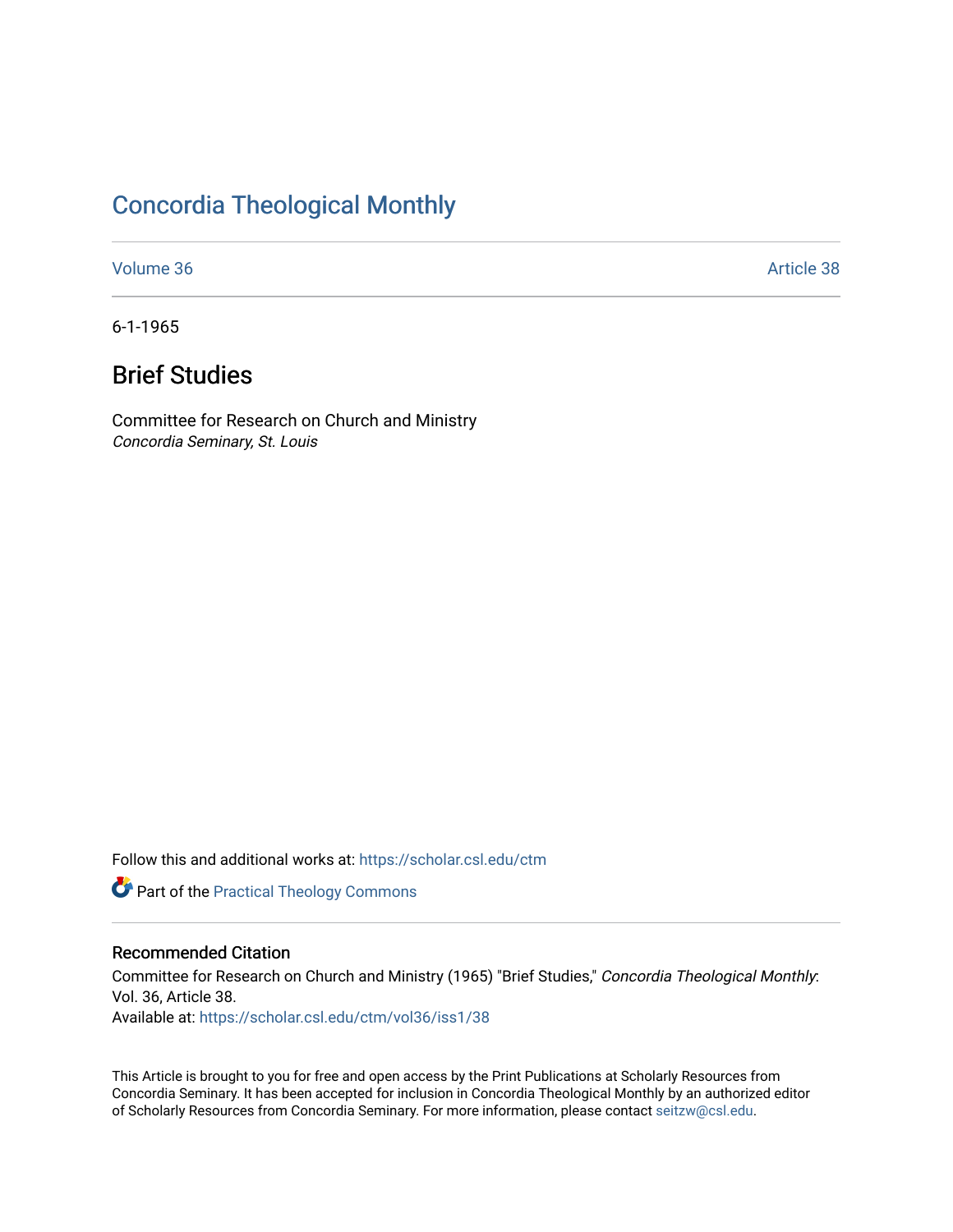## **BRIEF STUDIES**

# STATEMENT ON THE STATUS OF done by human authority makes them cau-<br>CERTIFIED GRADUATE WOMEN TEACHERS tious about stating more than may be stated

**us a whole.** Eph. 4:11-13 sets forth diakonia less he be regularly called," states Augustana <br> **Article XIV.** This statement makes reference **us a function for which all the saints are to** Article XIV. This statement makes reference the continued by the offer Christ gives to His only to that Office of Word and Sacrament be equipped by the gifts Christ gives to His only to that Office of Word and Sacrament<br>church 1 Cor 12 and Born 12 plainly indi-<br>which must always be present if the Gospel church. 1 Cor. 12 and Rom. 12 plainly indi-<br>cate the diversity of gifts which are to be is to call the church into being, sustain it, cate the diversity of gifts which are to be is to call the church into being, sustain it,<br>recognized and utilized within and for the and be used by it as an instrument in the recognized and utilized within and for the and by body of Chriss in order that is might fuse . world. body of Christ in order that it might func-

**try and the diversity of gifts given to perform** fathers envisioned only one divinely ordained<br>it the members of the body of Chrise are office, namely, the pastorate. Everything else it, the members of the body of Christ are office, namely, the pastorate. Everything else to seek out the best gifts and designate per-<br>see with shore eifer to carry our functions man's office. It would, however, be better to sons with those gifts to carry out functions man's office. It would, however, be better to miskin and for the body. There is no uni speak of ministries (Eph. 4, 1 Cor. 12, Rom. within and for the body. There is no uni-<br>forming within the New Testament as to the 12) and recognize that there are many funcformity within the New Testament as to the  $12$ ) and recognize that there are many func-<br>according by which such persons were designed to be performed in the overall ministry procedure by which such persons were desig-<br>neted to fulfill certain functions. Acts 6.1.6 as it is broken down into individual minisnated to fulfill certain functions. Acts 6:1-6 as it is broken down into individual minis-<br>speaks of the way in which descons were tries. When persons because of their gifts speaks of the way in which deacons were tries. When persons because of their gifts selected  $\text{Area}$  are invited and authorized to perform the selected. Acts 13:2, 3 shows the designation are invited and authorized to perform the<br>of Paul and Basnabas as missioners for the various functions of ministry within and for of Paul and Barnabas as missioners for the various functions of ministry within and for<br>congregation at Antioch. Other references the body of Christ, it would seem that the congregation at Antioch. Other references the body of Christ, it would seem that the indicate the selection of leaders for the uses. only word suitable for this activity of the indicate the selection of leaders for the vari-<br>
only word suitable for the selection of Acia Minor. Some in church is the word "call." ous congregations of Asia Minor. Some in**stances even** include the **services** of women E. The certified graduate women teachers as functions of ministry, e.g., Priscilla help-<br>
ing in the instruction of Apollos. (Acts constitute a segment of the total ministry of ing in the instruction of Apollos. (Acts

tion between clergy, ranks of clergy, and laity leges that have a teacher training program.<br>also included a definite procedure in the selec-<br>They also include graduates of secular colalso included a definite procedure in the selection of the clergy. The Lutheran confessions leges who have been certified through a colspeak from the background of this histori- loquy. They do not include women *teachers* cal development and are anxious *to* maintain who have joined our school faculties without "church polity and various ranks of the ec- academic or theological screening, who in an clesiastical hierarchy, although they were cre- emergency or due to other circumstances are ated by human authority" (Ap XIV). The engaged on a strictly parochial basis. While

TFIED GRADUATE WOMEN TEACHERS tious about stating more than may be stated of THE LUTHERAN CHURCH — shout the procedure in designating persons EXA CHURCH - about the procedure in designating persons<br>MISSOURI SYNOD qualified for the ministry. "Our churches *Guidelines* **teach that nobody should preach publicly in change** that **the church** or administer the sacraments un-A. Ministry belongs to the body of Christ the church or administer the sacraments un-<br>a whole. Fob  $A:11.13$  sets forth dialogie. less he be regularly called," states Augustana

tion as God's instrument in this world. D. The history of The Lutheran Church<br>B. Because of the charad nature of minis — Missouri Synod suggests that our fore-B. Because of the shared nature of minis-<br>and the diversity of gifts given to perform fathers envisioned only one divinely ordained

18:26) the body of Christ. They include graduates C. The historical development of gradua-<br>In between clergy, ranks of clergy, and laity leges that have a teacher training program. admission of the confessions that much is the appointment of such certified teachers by

1